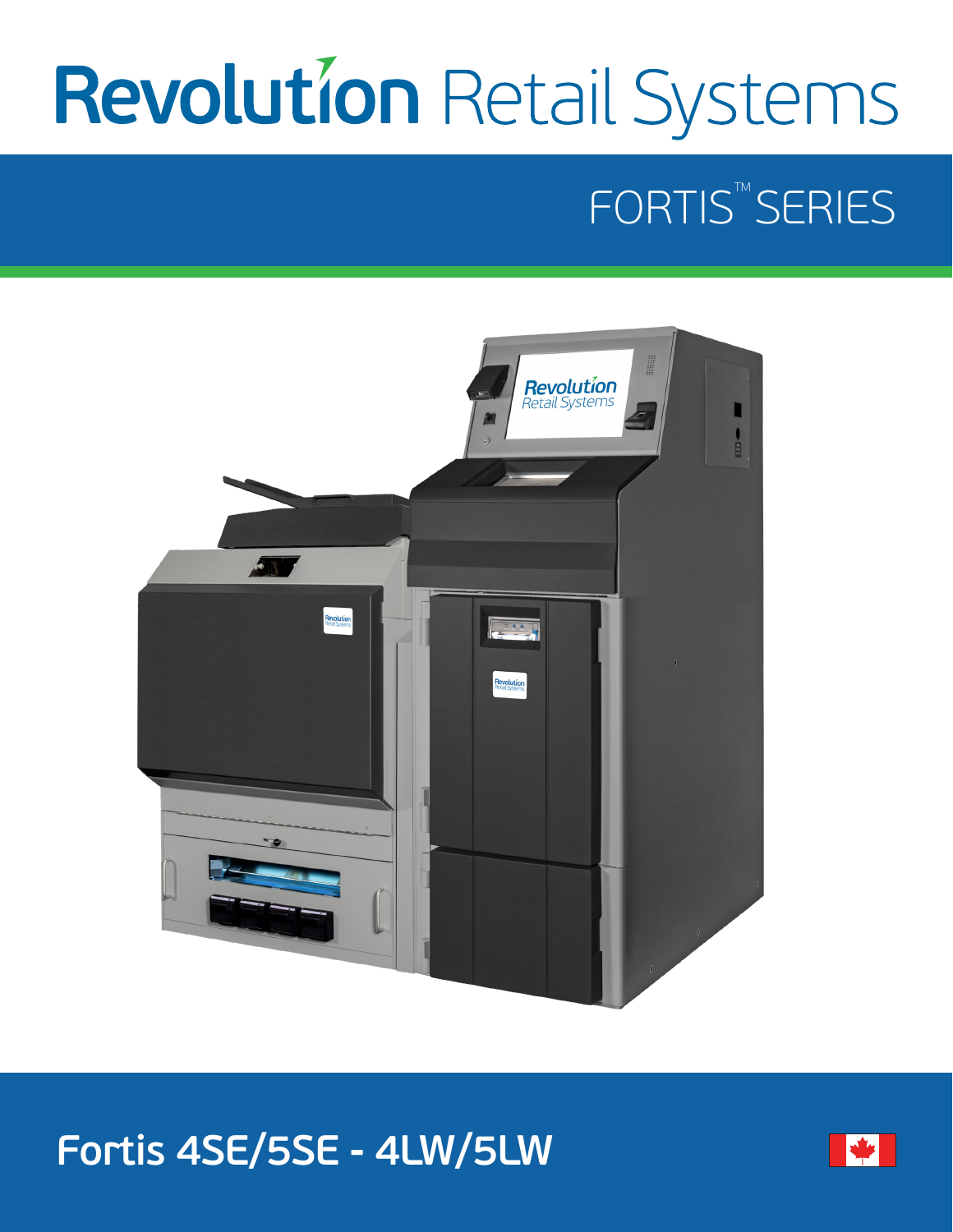# FORTIS<sup>™</sup>SERIES



Fortis 4SE/5SE Fortis 4LW/5LW

#### HARDWARE FEATURES:

- Closed Loop Architecture of Notes and Coins; No Manual Intervention Required
- Continuous 24/7 Monitoring
- Audit Cassette Allowing Automatic Internal Validation of Any Recycling Cassette
- Lockable Large-Capacity Deposit Cassette Accepting Up to 7,200 Notes
- "Fitness Sort" on Recycled Notes
- Two Roll Storages with Capacity Up to 250 Notes Each to Hold Escrow and Rejected Notes, Respectively
- Pocket Note Acceptor Handles Large Bundles of Notes (Up to 250 Notes)
- Flexible Note Orientation (No Need to Separate or Face Notes)
- Scalable Cluster Format Up to Two (2) Note Recyclers in Dual Configurations
- Coin Discrimination (i.e. Counterfeit Coin Rejection)
- Dispenses Coins Directly into Till Tray Fortis 4SE & 5SE
- Dispenses Coins Directly into Till Drawer Fortis 4LW & 5LW
- Coin Cup LEDs (Notification if Change is Left in Cups)
- Integrated Printer
- Optional Integrated Biometrics (Fingerprint Reader)
- Optional Integrated Barcode Scanner for Till Check In/Out
- Optional Integrated Drop/Storage Vault
- Uninterruptible Power Supply



#### SOFTWARE FEATURES:

- PCI Compliant
- REACH<sup>™</sup> Remote Monitoring and Management
- Real Time Cash/Coin Level Monitoring
- Reporting Standard or Custom
- Lane and/or Clerk Accountability
- Tills and Drop Bags Automatically Traced to a Specific User by Utilizing Bar-Coding
- Multiple Tills per Register/Lane
- Configurable User Permission Levels for Equipment Access
- Multiple User Authentication Schemes (Log-in and PIN, or Biometrics)
- Automatic Prompting of Periodic Password Changes
- Customized Programming of ID Cards
- Track Monies Outside of Unit with External Vault Fund Function
- Guided Deposit Preparation: Automatically Calculates and Moves Deposit to Courier Cassette
- Automatic End of Day Reporting
- Courier Specific Log-In Menu
- Video Troubleshooting Tips
- Video Guidance for System Operation

#### FEATURE CAPABILITY:

- Ability to Integrate with POS System
- Same Day Credit on Deposit (Provisional Credit)

## **Revolution Retail Systems**

Revolution Retail Systems LLC | 1400 Valwood Parkway, Suite 100 | Carrollton, TX 75006 | Tel: 469.317.2910 | 855.616.3827 | Fax: 469.364.3856 © January 2022 Revolution Retail Systems LLC | www.rrs360.com | Email: revolutionsales@rrs360.com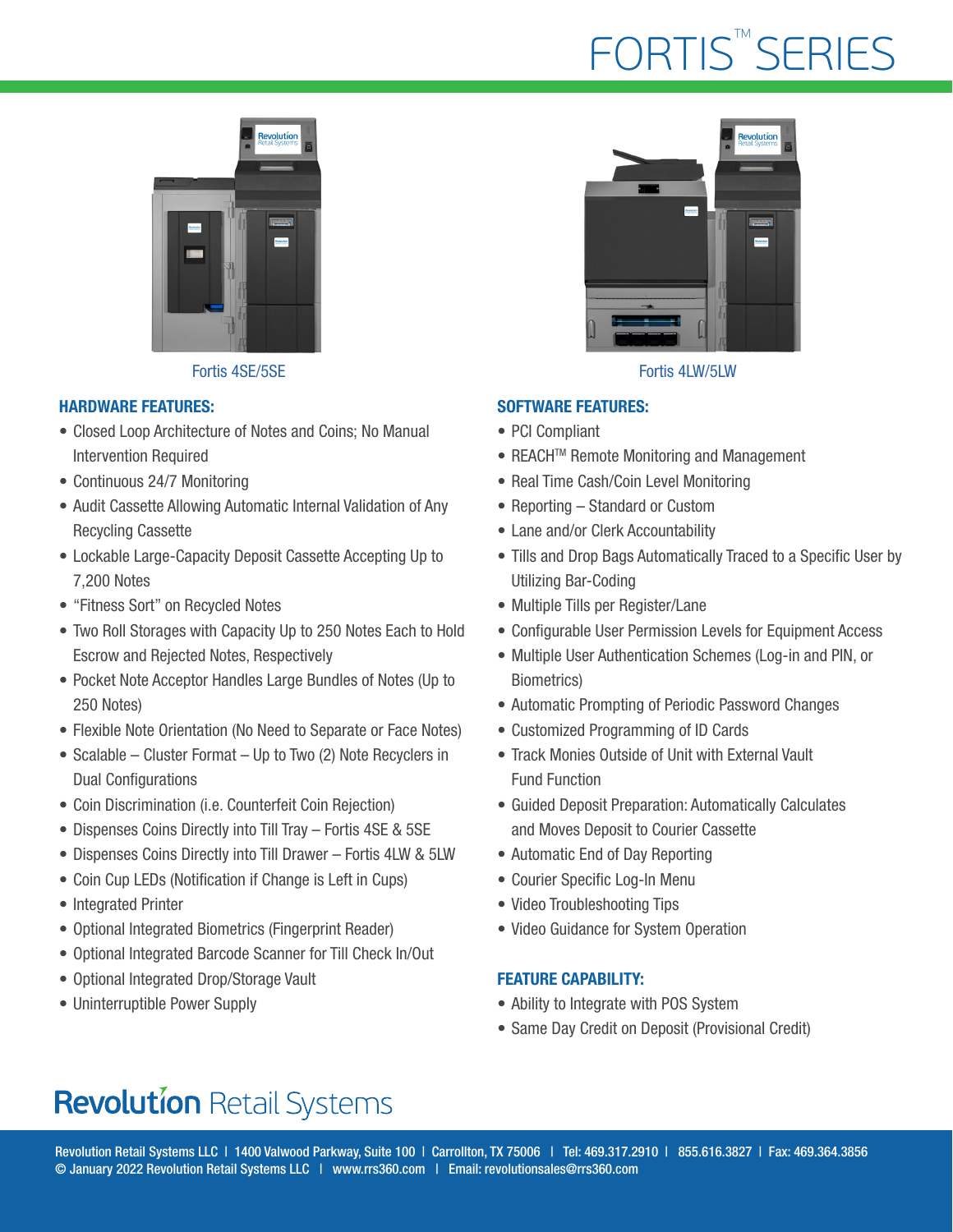# FORTIS<sup>™</sup>SERIES

#### **SPECIFICATIONS**

| Physical Characteristics (nominal):        | <b>Fortis 4SE</b>               | <b>Fortis 4LW</b>         | <b>Fortis 5SE</b>               | <b>Fortis 5LW</b>         |
|--------------------------------------------|---------------------------------|---------------------------|---------------------------------|---------------------------|
| Height                                     | 60.24"<br>$(1,530.07$ mm)       | 60.24"<br>$(1,530.07$ mm) | 60.24"<br>$(1,530.07$ mm)       | 60.24"<br>$(1,530.07$ mm) |
| Width                                      | 42.57"<br>$(1,081.39$ mm)       | 51.58"<br>$(1,310.23$ mm) | 42.57"<br>$(1,081.39$ mm)       | 51.58"<br>$(1,310.23$ mm) |
| Depth (install depth)                      | 39.57"<br>$(1,005.00$ mm)       | 39.57"<br>$(1,005.00$ mm) | 39.57"<br>$(1,005.00$ mm)       | 39.57"<br>$(1,005.00$ mm) |
| Weight (empty)                             | 2,150 lbs<br>$(975 \text{ kg})$ | 2,250 lbs<br>$(1,021$ kg) | 2,150 lbs<br>$(975 \text{ kg})$ | 2,250 lbs<br>$(1,021$ kg) |
| <b>Device Configuration:</b>               |                                 |                           |                                 |                           |
| Number of Recycle Cassettes                | 4                               | 4                         | 3                               | 3                         |
| Number of Small Recycle Cassettes          | 0                               | 0                         | $\overline{2}$                  | $\overline{2}$            |
| <b>Number of Deposit Cassettes</b>         | 1                               | 1                         | 1                               | 1                         |
| Number of Audit Cassettes                  | 1                               | 1                         | 1                               | 1                         |
| Notes:                                     |                                 |                           |                                 |                           |
| Capacity per Cassette (approximate):       |                                 |                           |                                 |                           |
| <b>Recycle Cassette</b>                    | 3,000 notes                     | 3,000 notes               | 3,000 notes                     | 2,700 notes               |
| <b>Small Cassette</b>                      | 800 notes                       | 800 notes                 | 800 notes                       | 800 notes                 |
| <b>Deposit Cassette</b>                    | 7,200 notes                     | 7,200 notes               | 7,200 notes                     | 7,200 notes               |
| Roll Storages (total)                      | 500 notes                       | 500 notes                 | 500 notes                       | 500 notes                 |
| <b>Total Capacity of Notes</b>             | 19,200 notes                    | 19,200 notes              | 17,800 notes                    | 17,800 notes              |
| Processing Speed In or Out (max)           | 10 notes/sec                    | 10 notes/sec              | 10 notes/sec                    | 10 notes/sec              |
| Recycling Capability (max)                 | (4)<br>denominations            | (4)<br>denominations      | (5)<br>denominations            | (5)<br>denominations      |
| Coin:                                      |                                 |                           |                                 |                           |
| Number of Recycle Modules                  | 4                               | 4                         | $\overline{4}$                  | 4                         |
| <b>Capacity by Denomination (maximum):</b> |                                 |                           |                                 |                           |
| • Nickels                                  | 3,000                           | 6,500                     | 3,000                           | 6,500                     |
| • Dimes                                    | 6,200                           | 15,000                    | 6,200                           | 15,000                    |
| • Quarters                                 | 2,700                           | 5,800                     | 2,700                           | 5,800                     |
| • Loonies                                  | 1,800                           | 2,050                     | 1,800                           | 2,050                     |
| • Toonies                                  | 1,700                           | 1,900                     | 1,700                           | 1,900                     |
| • Sorted Overflow                          | $- - -$                         | 15,000                    | $- - -$                         | 15,000                    |
| <b>Total Coin Capacity</b>                 | 15,400                          | 46,250                    | 15,400                          | 46,250                    |
| Coin Processing Speed In (up to)           | 700 coin/min                    | 3,000 coin/min            | 700 coin/min                    | 3,000 coin/min            |
| Coin processing Speed Out (up to)          | 16 coin/sec                     | 32 coin/sec               | 16 coin/sec                     | 32 coin/sec               |
| Accepts Up To                              | (6) denominations               | (6) denominations         | (6) denominations               | (6) denominations         |
| Recycle Up To                              | (4) denominations               | (4) denominations         | (4) denominations               | (4) denominations         |

## **Revolution Retail Systems**

Revolution Retail Systems LLC | 1400 Valwood Parkway, Suite 100 | Carrollton, TX 75006 | Tel: 469.317.2910 | 855.616.3827 | Fax: 469.364.3856 © January 2022 Revolution Retail Systems LLC | www.rrs360.com | Email: revolutionsales@rrs360.com